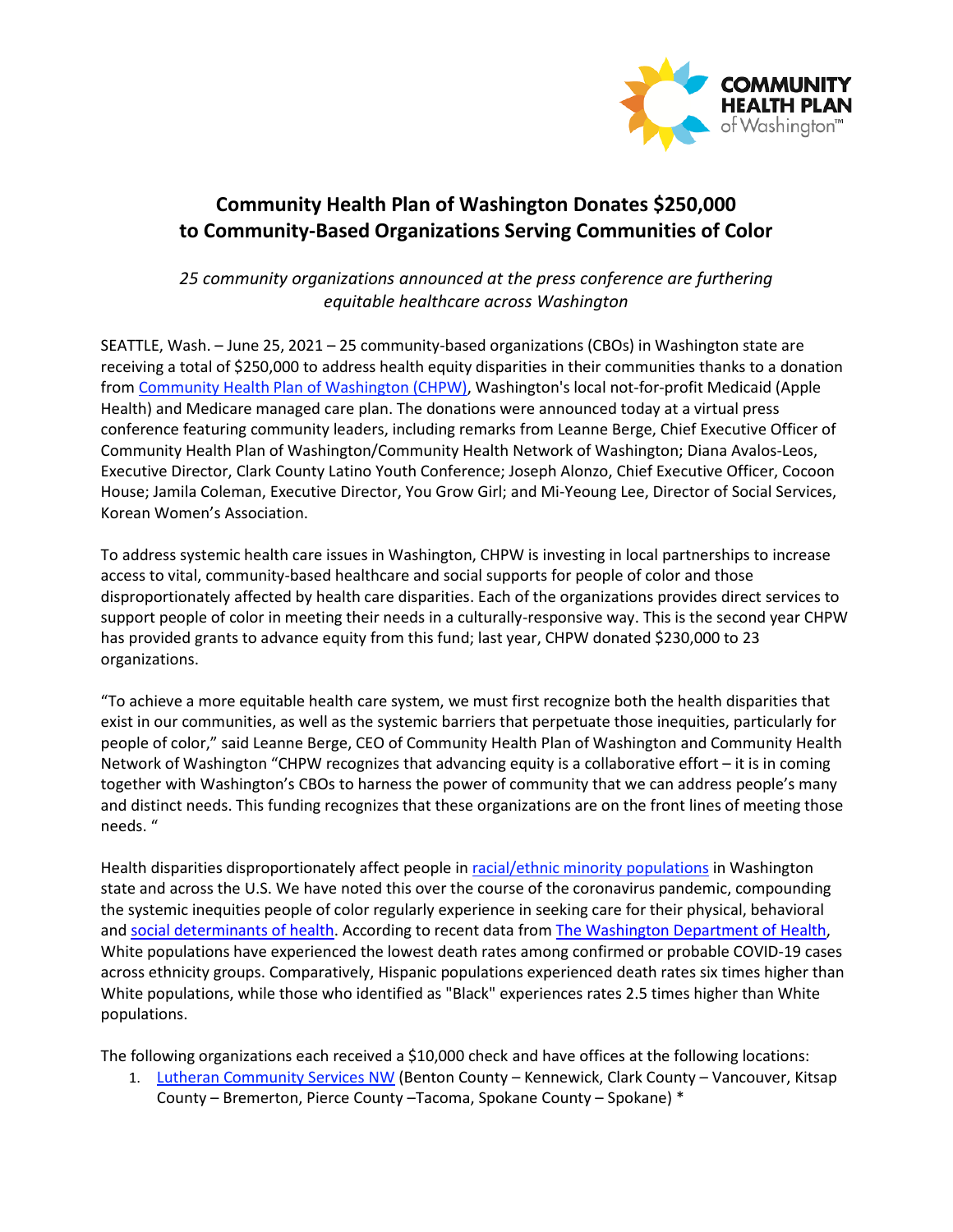

- 2. [Korean Women's Association](https://www.kwacares.org/) (Clallam County Port Angeles and Sequim, Clark County Vancouver, Cowlitz County – Longview, Grays Harbor County – Aberdeen, Jefferson County – Port Townsend, King County – Federal Way, Kitsap County – Bremerton, Lewis County – Centralia, Mason County – Shelton, Pierce County – Tacoma, Snohomish County – Lynnwood, Thurston County – Lacey, Whatcom County – Bellingham)
- 3. CAFE – [Community for the Advancement of Family Education](https://www.wenatcheecafe.org/) (Chelan County Wenatchee)
- 4. Parque Padrinos (Chelan County Wenatchee)
- 5. [Clark County Latino Youth Conference](https://clarkcountylatinoyouthconference.com/) (Clark County Vancouver) \*
- 6. [SW WA LULAC Council 47013](https://swwalulac.org/) (Clark County Vancouver) \*
- 7. [Sea Mar CHC La Posada East and West](https://www.seamar.org/franklin-housing-laposada.html) (Franklin County Pasco) \*
- 8. [Consejo Counseling Services](https://consejocounseling.org/) (King County Bellevue, Kent, Renton and Seattle; Mason County Belfair and Shelton; Pierce County – Graham and Tacoma) \*
- 9. [Latino Community Fund](https://www.latinocommunityfund.org/) (King County Burien, Yakima County Yakima)
- 10. [Mother Africa \(](https://www.motherafrica.org/)King County Kent) \*
- 11. ReWa [Refugee Women's Alliance](https://www.rewa.org/) (King County Kent and Seattle)
- 12. [Asian Counseling & Referral](https://acrs.org/) (King County Seattle) \*
- 13. [El Centro de la Raza](http://www.elcentrodelaraza.org/) (King County Seattle) \*
- 14. [Seattle Indian Health Board](https://www.sihb.org/) (King County Seattle) \*
- 15. [You Grow Girl!](https://www.yougrowgirl.org/) (King County Seattle) \*
- 16. [Somali Health Board](https://somalihealthboard.org/) (King County Tukwila, WA) \*
- 17. [Kitsap Immigration Assistance Center by Kayak Agency](https://kitsapiac.org/) (Kitsap County Bremerton)
- 18. [Project Girl Mentoring Program](https://www.project-girl.com/) (Snohomish County Everett) \*
- 19. [Cocoon House](http://www.cocoonhouse.org/) (Snohomish County Everett)
- 20. [Latino Education Training Institute](http://www.letiwa.org/) (Snohomish County Lynnwood) \*
- 21. [NATIVE Project](http://nativeproject.org/) (Spokane County Spokane) \*
- 22. [The Healing Lodge](https://healinglodge.org/) (Spokane County Spokane) \*
- 23. [Nuestra Casa](https://nuestracasawa.org/) (Yakima County Sunnyside) \*
- 24. [La Casa Hogar](http://www.lacasahogar.org/) (Yakima County Yakima) \*
- 25. PNUAA – [Pacific North American Ugandan Association](http://www.pnuaawa.org/)

The funds are unrestricted as CHPW believes the organizations can best determine how they may be used in service of their communities.

\*Organization was also a recipient of CHPW's \$230,000 donation in 2020.

## **About CHPW**

Founded in 1992 by a network of community and migrant health centers (CHCs) in Washington State, Community Health Plan of Washington is a community-governed, not-for-profit health plan formed to help coordinate care and advocate for people who were not being served by traditional insurance companies. The mission of CHPW is to deliver accessible managed care services that meet the needs and improve the health of Washington communities and to make managed care participation beneficial for community-responsive providers. CHPW serves approximately 250,000 members through Medicaid (an income-based program called Apple Health in WA) and Medicare (age and disability-based program) across the State. CHPW connects members to various physical,